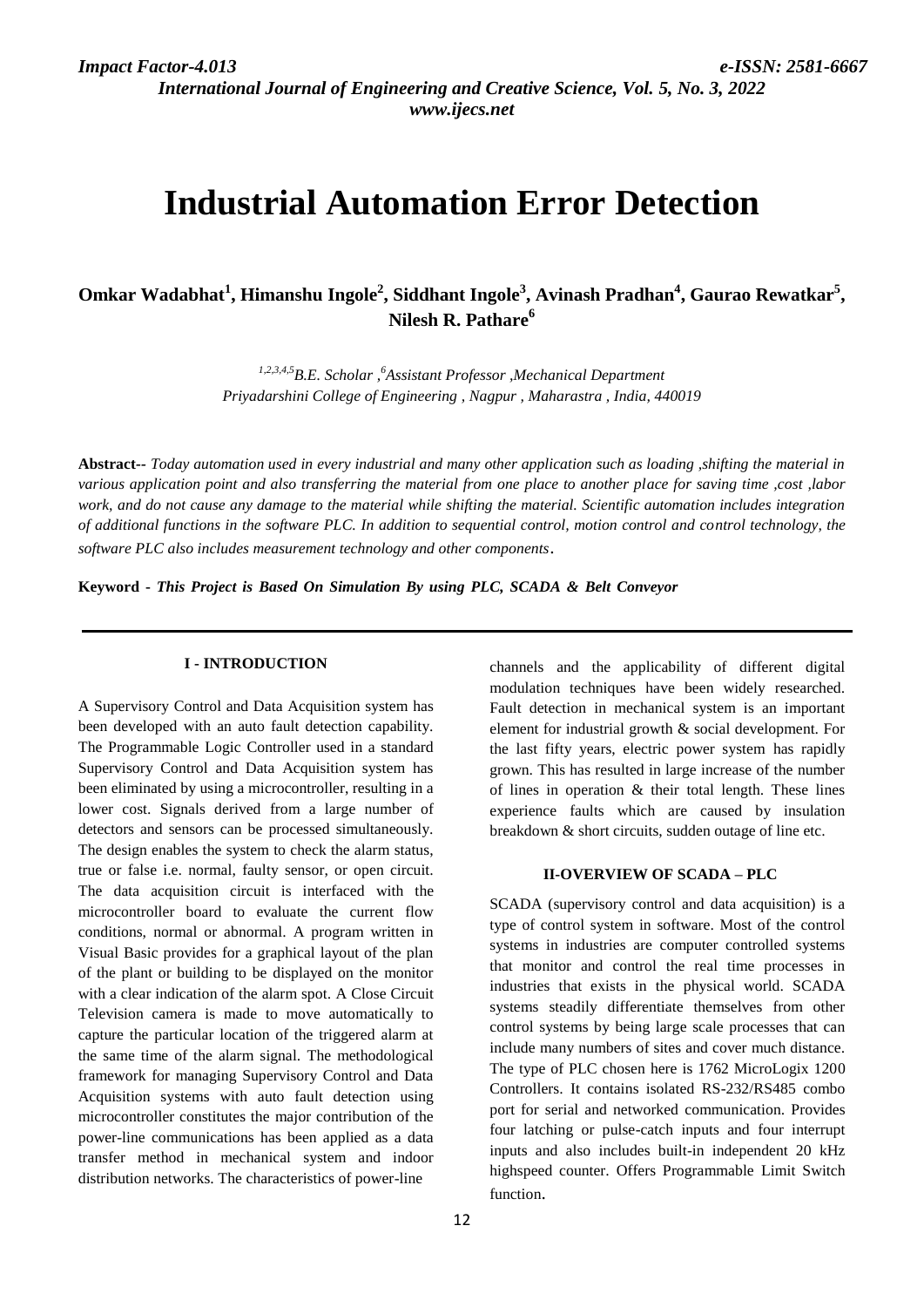## *International Journal of Engineering and Creative Science, Vol. 5, No. 3, 2022 www.ijecs.net*

#### **III -BELT CONVEYOR**

Conveyors are durable and reliable components used in automated distribution and warehousing. In combination with computer controlled pallet handling equipment this allows for more efficient retail, wholesale, and manufacturing distribution. It is considered a labor saving system that allows large volumes to move rapidly through a process, allowing companies to ship or receive higher volumes with smaller storage space and with less labor expense. volumes with smaller storage space and with less labor expense.

Rubber conveyor belts are commonly used to convey items with irregular bottom surfaces, small items that would fall in between rollers (e.g. a sushi conveyor bar), or bags of product that would sag between rollers. Belt conveyors are generally fairly similar in construction consisting of a metal frame with rollers at either end of a flat metal bed. The belt is looped around each of the rollers and when one of the rollers is powered (by an electrical motor) the belting slides across the solid metal frame bed, moving the product

#### **IV –IMPLEMENTATION OF PROJECT**

A Project Model Consists of parts like SCADA , PLC programming Circuit & Mainly Belt Conveyor By rotor . First of all A system Check is donbe to verify if the process instruments are doing well or not.Which includes all parts activity monitoring system which takes place in PLC Circuit. Then A Object Which is pass From The starting Point of Belt Conveyor System Which is first going through a temperature Check Parameter where a Precision Temperature Check System is Check The Temperature Of An Object . Then The Product pass if The condition is satisfied of temperature which is note to be greater than  $40^{\circ}$ C. Then the ongoing product meet in the range of SCADA device where the lopps of belt conveyor rotations are count . The sensors that are firstly present check the length f the product  $\&$  gives the signal To PLC which data is saved in SCADA . if the product is not satisfied with the given range of length then the product is going to scrap by end Sensor & if the product pass the length test then it goes for ultrasonic sensor which is the test of its height. Height measuring is done same as the length. The transmitter transmits the signal and receiver receives the signal if ther parameter is satisfies then product is count  $\&$  if not satisfied then if again going for scrap . If the process is fully operated without any kind of error then the product no. is counted & Contioniously it going on loop by means of PLC

13

programming circuit . this is basic Trivia of the Project Performance .



Fig – Block Diagram of Circuit

#### **V—DESIGN DESCRIPTION**

A stepdown Transformer which is Used to supply Power Voltage from 220v AC to 12 V DC is Placed for Providing Input Power . It is turn on the SCADA system & then system check is done . Then The input given to the PLC programming Circuit which transfer the signal input towards the sensor . The sensor sense the actual recording of the product & then the data is transferred to the PLC & SCADA . Both Proximity & ultrasonic Sensor senses the Length & height of the product respectively . If the given input signal is match then the product is count by End Effector . If some error is occured at the Any Sensor in terms of given input length & height then the product is rejected by the End Effector which is going to Scrap . This is basic Operation Of the Block diagram .

#### **VI- CONCLUSION**

This dissertation work covers practical applications and fault detection & protection of power system & keeps data record in data base to save time, money. To improve the performance and reduce the cost of a Supervisory Control and Data Acquisition system. To study and design a system that enables the status of the sensor to be detected. To improve the intelligence of the system by introducing auto fault diagnosis checking intervals can be preprogrammed to be every few seconds or minutes, to detect the change in sensor's state. This project effectively promotes high portability and provides a simple way to monitor the process on the go.